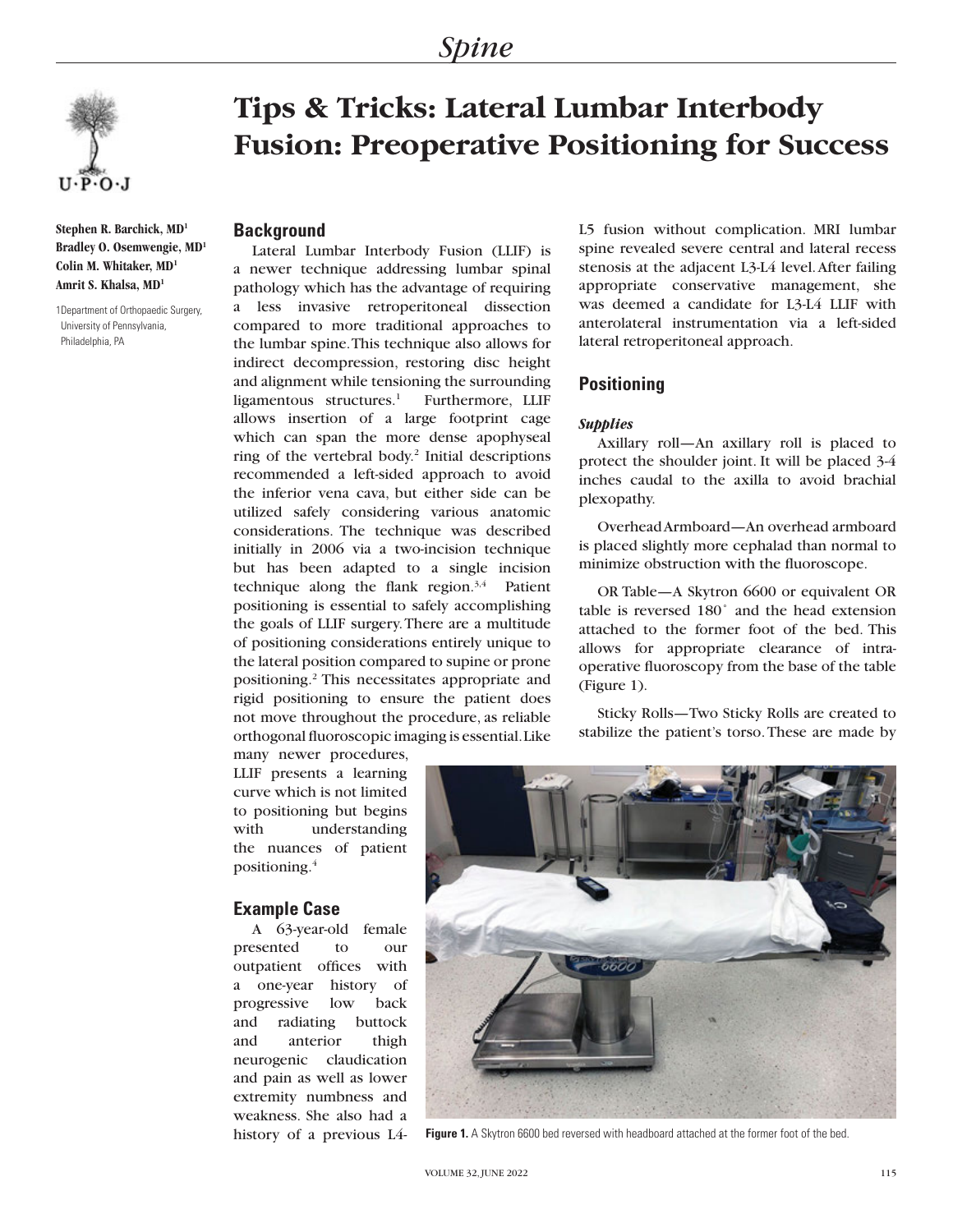rolling an OR blanket into a bump and wrapping with 3" tape. The first wrap of tape is down at one end circumferentially to hold the roll together, then the tape is twisted to expose the sticky side and wrapped from one end to the other (Figure 2).

## **Surgical Setup**

#### *Positioning*

The patient is positioned so the anterior superior iliac spine is just caudal to the break in the bed. This is critical to optimize the operative retroperitoneal corridor between the ilium and the  $12<sup>th</sup>$  rib when the bed is flexed (Figure 3).

The hips and knees are flexed to ensure the patient can be centered on the table while also relieving tension on the psoas musculature and the lumbosacral plexus to reduce the risk of traction neuropraxia during operative exposure.

The down arm is placed into the lateral arm board with the elbow extended to allow for IV access and blood pressure monitoring. The upper arm is placed into an overhead armboard with a mild flexion through the elbow to allow for both arm boards to remain as cephalad as possible while still providing physiologic positioning. This again minimizes risk of the arm boards obstructing the fluoroscopic imaging during surgery (Figure 4).

Two pillows are placed between the legs and the fibular head and lateral ankles are padded bilaterally. Sequential compression devices should be attached and plugged in throughout the surgery.

Sticky rolls are utilized to stabilize the patient in a manner similar to a beanbag positioner, while maintaining a lower profile for operative considerations. The first roll is wedged posteriorly along the back, the second is wedged anteriorly against the abdomen (Figure 5). These provided

**Figure 2.** One of the two "sticky rolls" composed of tape and blankets that will assist with stabilization.







**Figure 3.** Posterior view of patient positioning with demonstration of ASIS below table break.



Figure 5. Placement of the posterior sticky roll which will be wrapped in the table blanket.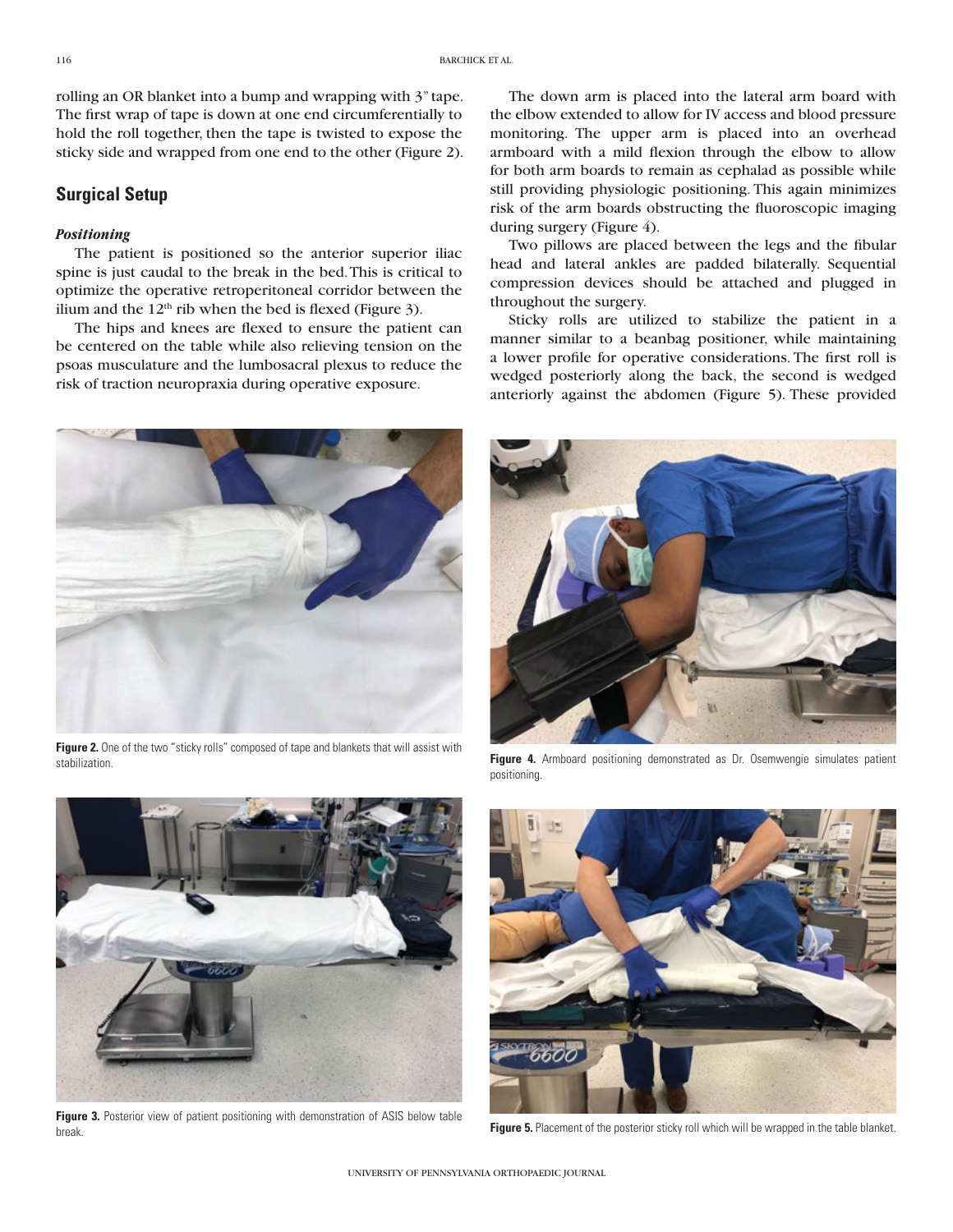additional stability to prevent rotational movement during instrumentation. This can be particularly helpful in more obese patients.

#### *Taping*

#1—Begin with 3" tape at the level of the greater trochanter / ASIS, wrap circumferentially around the patient and under the bed twice (Figure 6).

#2—Wrap around the thighs and legs. Start at the greater trochanter and wrap down the thigh toward the knee with foam crate along the fibular head (Figure 7). Continue taping below the bed aimed toward the feet, then circumferentially around the ankle, ensure the lateral malleolus is padded. Above the bed, continue the tape along the leg toward the knee and continue under the bed ending at the starting point for this roll of tape: the greater trochanter (Figure 8).

#3—Start another roll of tape along the rib cage, wrap circumferentially around ensuring the wrap allows for a wide surgical field for sterilization and draping (Figure 9). This

Figure 6. Dr. Khalsa demonstrates wrapping the first band of tape at the pelvis.



Figure 7. The second roll of tape starts at the greater trochanter and wraps around the table.

provides stability to the proximal torso while allowing a wide field during the procedure.

#### *Bed Angle*

With the patient positioned appropriately, now break the bed approximately 10 degrees at the flank region to optimize access to the retroperitoneal space without abutting the ilium or rib cage. Given the bed is reversed 180˚, the operator will need to (1) Trendelenburg the bed and (2) reflex the bed (Figure 10).

#### *Additional Reinforcement*

Additional tape may be required to reinforce along the patient's hips and ribs once the bed is positioned at the appropriate angle.

#### *Fluoroscopy*

Position the C-arm on the ventral side of the patient, with the bed and patient appropriately positioned, the machine



Figure 8. The second roll of tape after including feet, legs with appropriate padding.



Figure 9. The third roll of tape wrapped around the torso, will allow access below the 12th rib.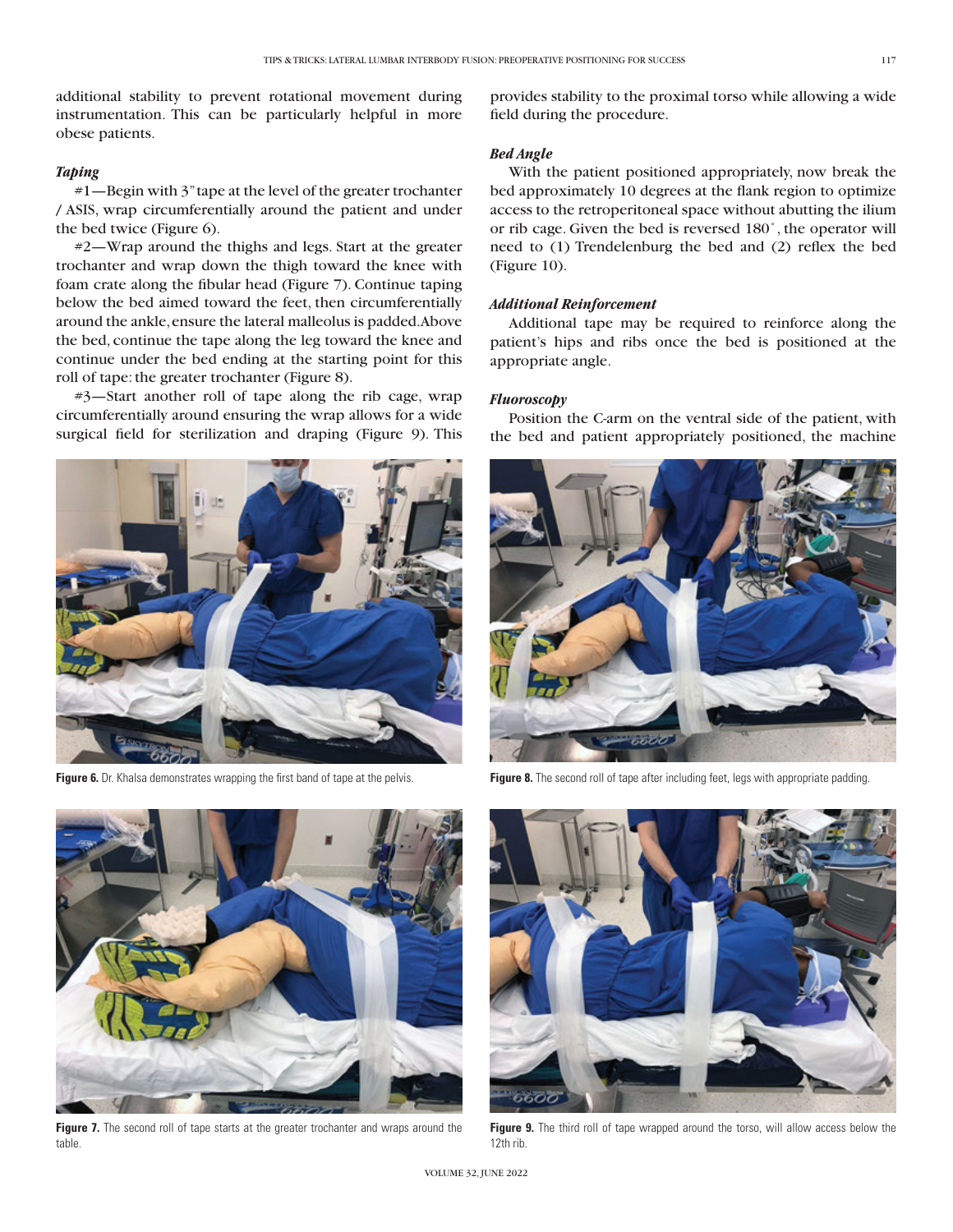should be orthogonal to the patient and maneuver from AP and lateral radiographs without any further adjustments of the fluoroscope and with the bed in a stationary position (Figures 11, 12). The C-arm will be placed parallel to the



**Figure 10.** With the bed flexed, appropriate patient positioning demonstrated with access to the operative corridor.



**Figure 11.** C-arm positioning is demonstrated for a lateral radiograph.



**Figure 12.** C-arm positioning is demonstrated for an AP radiograph.

vertebral endplates of the planned surgical site in order to allow for achieving a true lateral and AP radiograph prior to surgery.

Assessment of true AP and lateral radiographs is important prior to preparation and draping. AP assessment includes assuring the spinous process in midline, the pedicles are symmetric and reside in the upper third of the vertebral body, and vertebral endplates are crisp and without double density. Lateral assessment includes assuring pedicles are completely overlapped and minimizing double density of the endplates in this plane.

Next, with the use of a T-tool, the posterior aspect of vertebral body is identified on a true lateral radiograph of the spine. Here we show an example of appropriate use of the T-tool at the L3-4 level, marking the posterior aspect of the operative disc space (Figure 13). This is marked with a permanent surgical marker on the patient's flank prior to prepping and draping. The eventual incision will completely parallel the operative disc space. After prepping and draping and surgical dissection, the appropriate start point allows for expedient insertion of instrumentation at the appropriate disc space and the final construct on lateral radiograph (Figure 14, 15).



Figure 13. T-tool is aligned to the posterior aspect of the vertebral body on a true lateral radiograph.